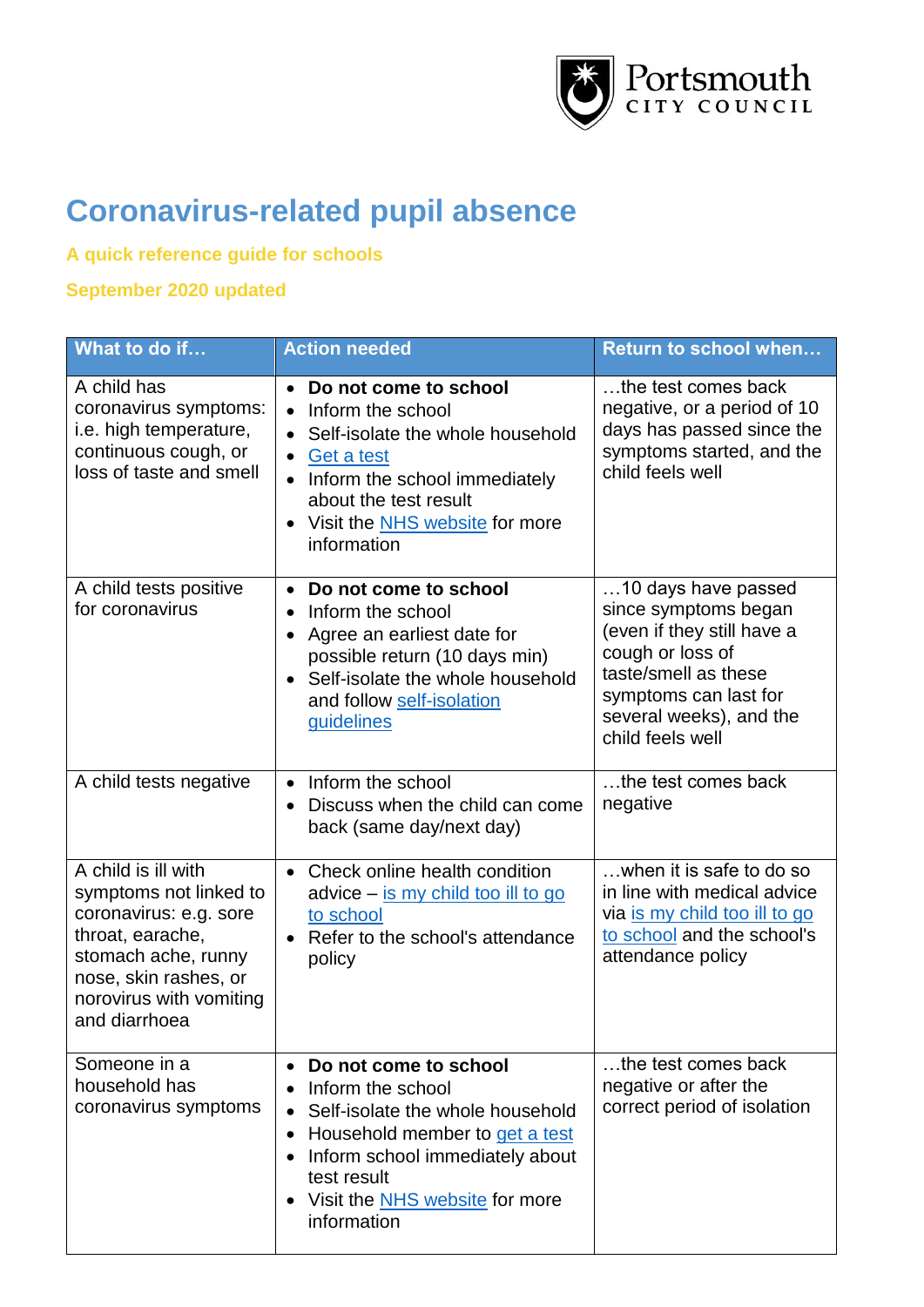

| Someone in a<br>household tests<br>positive for coronavirus                                                                                                                 | Do not come to school<br>$\bullet$<br>Inform the school<br>$\bullet$<br>Agree an earliest date for<br>$\bullet$<br>possible return (14 days min)<br>Self-isolate the whole household<br>$\bullet$<br>and follow self-isolation<br><b>guidelines</b>                                                                                                                                              | the child has completed<br>14 days of isolation           |
|-----------------------------------------------------------------------------------------------------------------------------------------------------------------------------|--------------------------------------------------------------------------------------------------------------------------------------------------------------------------------------------------------------------------------------------------------------------------------------------------------------------------------------------------------------------------------------------------|-----------------------------------------------------------|
| <b>NHS Test and Trace</b><br>has identified a child<br>as a close contact of<br>somebody with<br>symptoms or<br>confirmed coronavirus                                       | Do not come to school<br>$\bullet$<br>Inform the school<br>Agree an earliest date for<br>$\bullet$<br>possible return (14 days min)<br>Visit NHS Test and Trace page<br>$\bullet$<br>for more information                                                                                                                                                                                        | the child has completed<br>14 days of isolation           |
| <b>NHS Test and Trace</b><br>has identified a<br>household member<br>(other than a child) as<br>a close contact of<br>somebody with<br>symptoms or<br>confirmed coronavirus | The household member must<br>self-isolate for 14 days<br>Child can continue to attend<br>$\bullet$<br>school<br>Visit NHS Test and Trace page<br>for more information                                                                                                                                                                                                                            | child can continue to<br>attend school                    |
| A sibling attending<br>another school has<br>been sent home to<br>self-isolate due to their<br>being a positive case<br>in their school                                     | Sibling must self-isolate for 14<br>$\bullet$<br>days and follow self-isolation<br>guidelines<br>Child(ren) at your school can<br>$\bullet$<br>continue to attend                                                                                                                                                                                                                                | child can continue to<br>attend school                    |
| A child has travelled<br>abroad from a country<br>or territory that is not<br>on the exempt list of<br>countries                                                            | If returning from a destination where<br>quarantine is needed*:<br>Minimum of 14 days self-isolation<br>$\bullet$<br>for all those who travelled<br>Inform the school and agree an<br>$\bullet$<br>earliest date for possible return to<br>school<br>Self-isolate the whole household<br>$\bullet$<br>*Foreign, Commonwealth &<br>Development Office (FCDO) for up<br>to date travel information | the quarantine period of<br>14 days has been<br>completed |